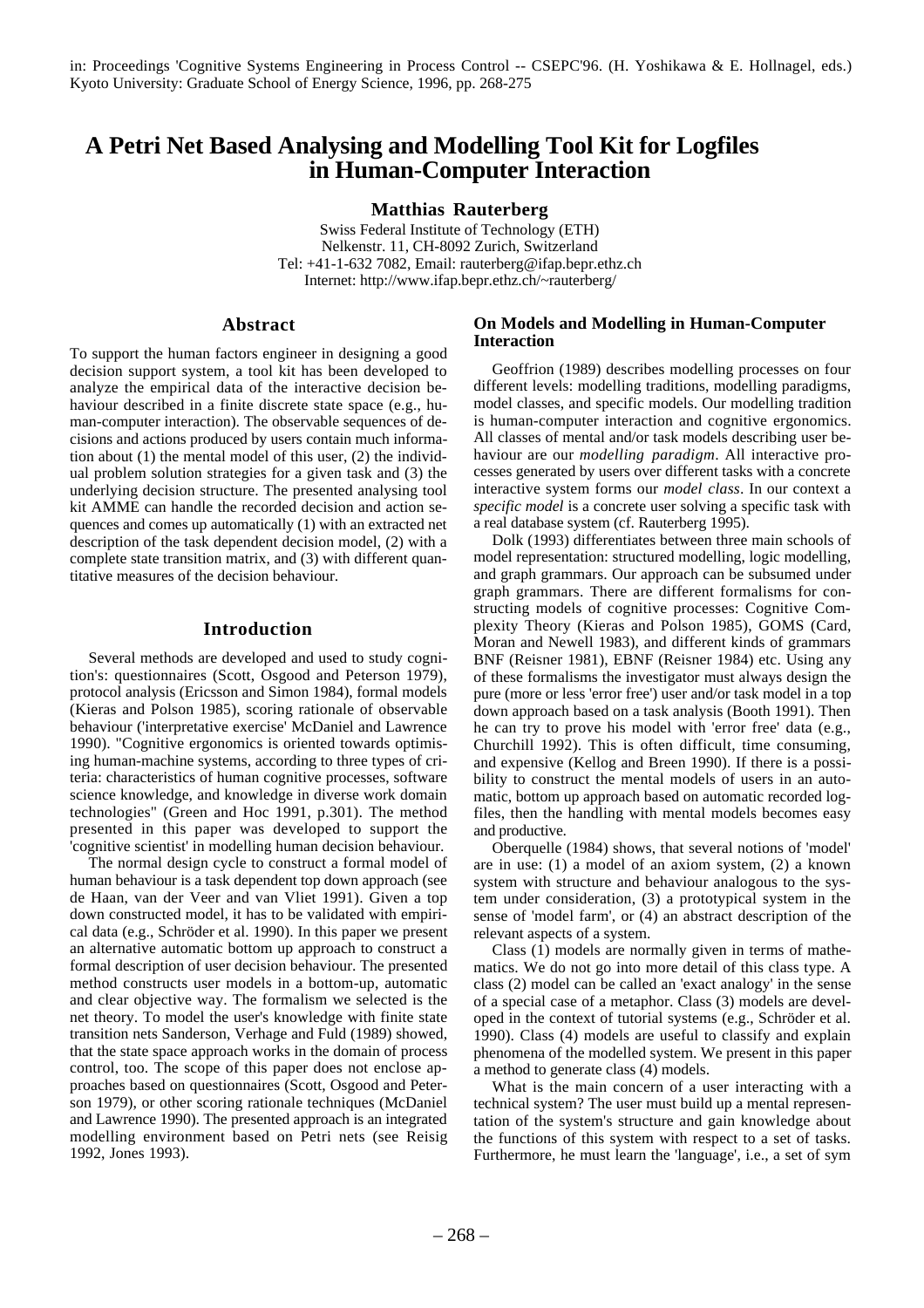bols, their syntax, and operations connected to them, to evoke interaction sequences (the interactive 'processes') related to task and sub task functions. So, the user's representations of the system structure are models of a virtual machine.

A 'virtual machine' is defined as a representation of the functionality of a system (functional units and their behaviour). The most important point for the user is the relation between task and machine, and not so much the internal structure of the machine's system. Consequently, the task for the human factors engineer is to model a suitable interface as a representation of the virtual machine which can serve as a possible mental representation for the user.

The symbolic representation of the machine system consists of the following elements: 1. objects (things to operate on), 2. operations (symbols and their syntax), and 3. states (the 'system states'). The mental model of the user can be structured in representing: objects, operations, states, system structure, decision and task structure.

### **Modelling with Petri nets**

A net can be described as a mathematical structure consisting of two non-empty disjoint sets of nodes (S-elements and T-elements), and a binary flow relation (F) (Peterson 1981). The flow relation links only different node types and leaves no node isolated (Petri 1980). Petri nets can be interpreted in our context by using a suitable pair of concepts for the sets  $S$  (signified by a circle  $'($  )') and  $T$  (signified by a square '[ ]') and a suitable interpretation for the flow relation F (signified by an arrow  $\ge$ ).

A net only with this three net elements (S, T, F) can be interpreted as a *causal net*, that models only the causal relations. If we want to simulate dynamic processes in time, then we need a new element to signify activities. This additional net element is called a *token*.

*Condition-event nets* run with unmarked tokens. An event occur if certain preconditions are fulfilled, after the occurrence, certain post conditions hold. A token in the circle of a S-element means that the corresponding condition holds. If we need a distinction between different types of token, then we mark them in a characteristic way.

*Place-transition nets* run with marked tokens. This three net types are often called Petri nets. Törn (1985) gives us an overview of four important advantages of Petri nets:

- Petri nets are theoretically well founded.
- Petri nets are well suited for describing asynchronous concurrent processes.
- A Petri net simulator tool is simple and easy to learn.
- Both top down and independent modelling (including validation) of different aspects is possible.

The means-activity interpretation allows one to describe the static structure of a system with several active and passive functional components: means  $(S)$  = real or informational entity, and activity  $[T] =$  (repeatable) interaction with or action of a system. The flow relation F means: [a] -> (m), the activity *[a]* (e.g., a user action) produces means *(m)* (e.g., a system state); (m)  $\rightarrow$  [a], activity *[a]* uses means *(m)* (Oberquelle, Kupka and Maass 1983).

Bauman and Turano (1986) showed, that Petri nets are equivalent to formalism based on production rules (like CCT

of Kieras and Polson 1985). In this sense, the presented approach can be subsumed under 'logic modelling', too.

Applying the path algebra approach of Alty (1984) to analyze the adjacency matrix, we can get all "elementary paths in the network (e.g., paths which do not traverse an arc more than once). This algebra exhibits closure and the closure matrix gives all possible elementary paths between nodes" (Alty 1984, p. 125).

## **The Method**

#### **The Basic Idea**

The main operations (relations) between two Petri nets are abstraction, embedding and folding (Genrich et al. 1980).

#### **The Folding Operation**

The *folding operation* is the basic idea of the approach presented in this paper. Folding a process means to map Selements onto S-elements and T-elements onto T-elements while keeping the F-structure. The result is the structure of the performance net (see Figure 1). Each state corresponds to a system context, and each transition corresponds to a system operation. This sequence is called a 'process'. An *elementary process* is the shortest meaningful part of a sequence:  $(s') \rightarrow [t'] \rightarrow (s'')$  with s' as the prestate and s'' as the poststate of transition t'.

The aim of the 'folding' operation is to reduce the elements of an observed empirical task solving process to the minimum number of states and transitions, with the reduced number of elements being the logical 'task structure'. Folding a task solving process extracts the embedded net structure and neglects the information of the amount of repetition and of the sequential order of actions in the process.

#### **Complete versus Incomplete Task Solving Descriptions**

If the observable behaviour can be recorded in a complete  $\ldots$  > (state) -> [transition] -> (state) -> $\ldots$  process description, then the analysis and construction of the net structure of this process are simple: You have only to count the number of all different states and transitions used, or to mark on a list the frequencies of each state and transition used in the process.

But, if the observable behaviour can only be recorded in an  $incomplete$  (e.g., ... > (state)  $\rightarrow$  [transition]  $\rightarrow$ [transition] ->... or ...-> (state) -> (state) -> [transition] ->...) process description, then the analysis and construction of the net structure of this process are difficulty. You have to find out the correct state (transitions, resp.) between both transitions (states, resp.). Unfortunately, this is the most frequent case in practice, because most of all existing systems do not have a complete internal representation of all possible system states.

For all interactive systems with no internal state representation we need automatic tool support. For these cases we developed a tool kit, that gives us the possibility to analyze any processes with an incomplete process description, that are generated by finite state transition nets. The price we have to pay is the definition of a complete state transition description of all relevant transitions beforehand.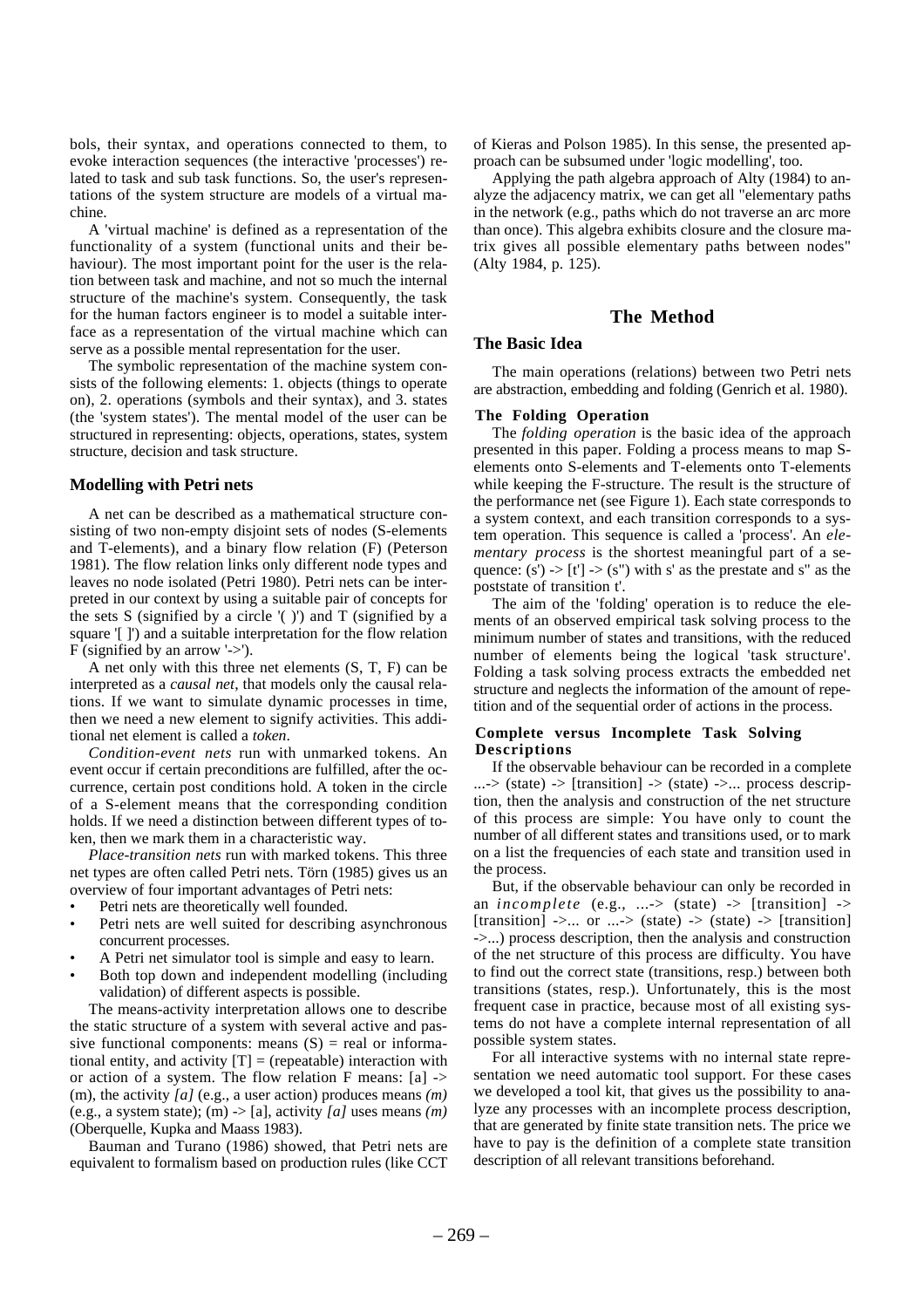

Figure 1: The 'folding' operation as the basic idea of AMME.

## **The Petri Net Construction Process**

### **The Architecture of the Analysing Tool Kit**

The whole system of our analysing tool kit consists of seven different programs (see Figure 2):

- (A) An interactive *dialog system* with a logging feature generates the task solving process description. This process description should be automatically transformed to a logfile with an appropriate syntactical structure. A logfile can also be hand written by the investigator (e.g., based on protocols of observations).
- (B) The *net generation program* AMME (1996) extracts the net of interactive process description and calculates different quantitative measures of the generated net. AMME needs three input files: (1) the interactive process description (the logfile), (2) a complete system description on an appropriate level of granularity (the state list and the pre-poststate matrix), and (3) a support file for the graphic output ("defaultp.ps"). AMME produces five different output files: (1) a protocol file (\*.pro") with different quantitative measures of the process at all and of the extracted net; (2) a Petri net description file ("\*.net") in a readable form for the Petri net simulator PACE (1995); (3) a plain text file ("\*.ptf") with the connectivity matrix for KNOT; (4) a plain text file ("\*.mkv") with the probability matrix for the Marcov chain analysing software SEQUENZ, and (5) a PostScript file ("\*.ps") to print the net graphic for pattern matching 'by hand'.
- (C) The *Petri net simulator* PACE (1995) is a commercial product; PACE is implemented in Smalltalk 80 and consists of a graphic editor and an interactive simulator with graphic animation. PACE can deal with hierarchical nets, refinement of T- and S-elements, timed Petri nets, and stochastic Petri nets. Smalltalk 80 standard classes are available for token attributes.
- (D) With the *net analysing program* KNOT (Interlink 1991) we can compute the similarity between pairs of nets (Schvanefeldt 1990). With the multidimensional scaling (MDS) module of KNOT (Kruskal non-metric MDS algorithm) we can compute a MDS solution for any set of nets.
- (E) The Marcov analysing software SEQUENZ (Schmid and Meseke 1991) presents a method for comparing sequences produced by computer users. In a first step the sequences are transformed into first-order Marcovchains. Similarity between these lattices can be directly calculated by summation of the differences between lattice-cells. The resulting distances provide input data for MDS models, too.
- (F) Any standard Postscript interpreter (e.g., Ghostscript) can read and print the output file \*.ps.
- (G) Any text processing software can read the pure ASCII file \*.pro.

The current version of AMME is restricted to process descriptions that can be traced in a *finite, discrete state space* with an upper limit of different states. Another restriction is the constrained syntax of the logfiles as input for AMME.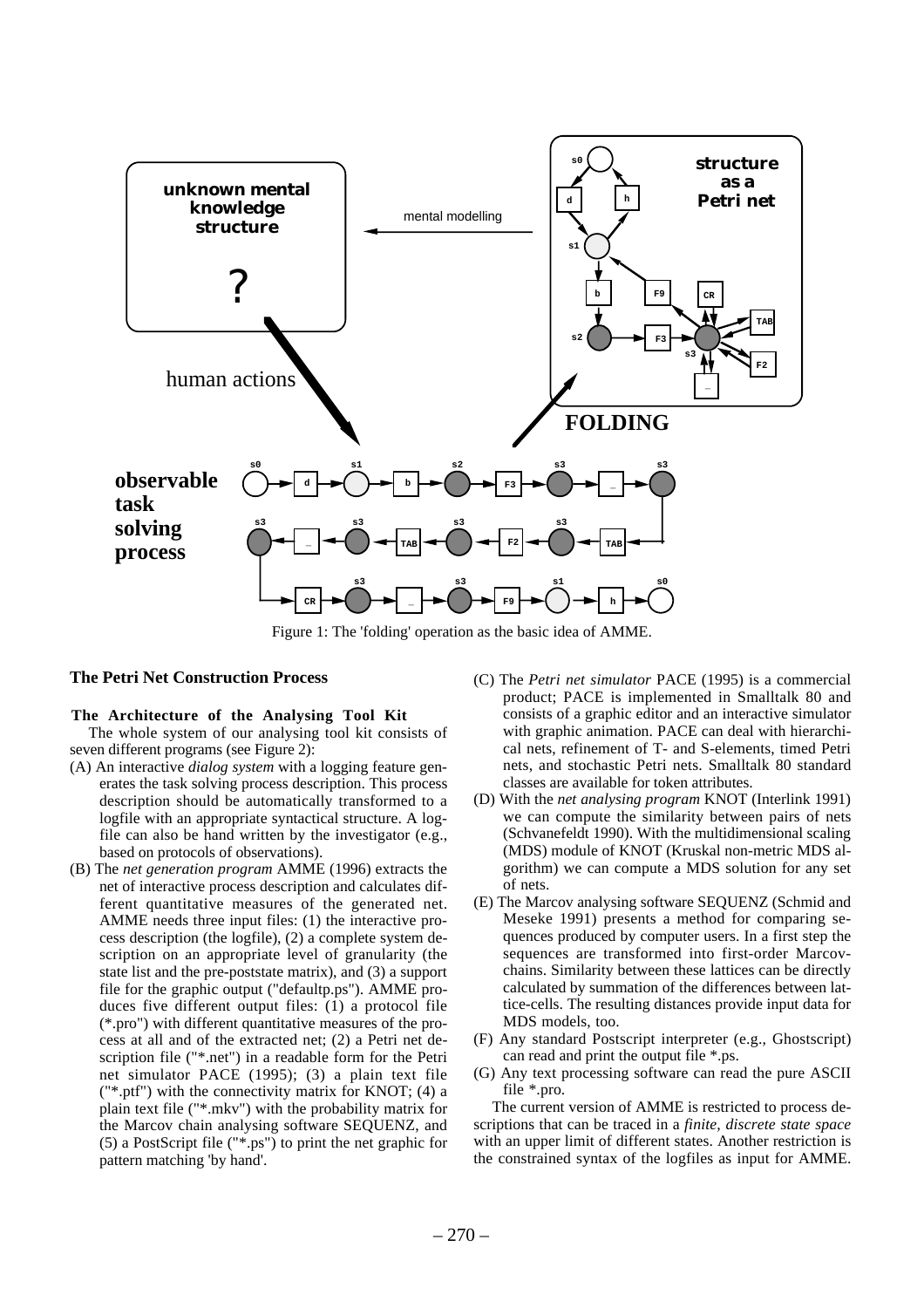To transform a given logfile into the necessary form, several tools can be used: Coco/R (Mössenböck 1990), YACC (Johnson 1975), or any other tool that can replace text strings by other strings. AMME is shareware and available for IBM or compatible PCs (with MsWindows  $\geq 3.0$ ).

#### **The Data and Program Structure of AMME**

We choose an open data structure to maximise the flexibility of AMME. The only restriction is the number of dialog states (up to a fix number of definable state identifiers). Each identifier can be an alpha-numeric name up to 60 characters. All defined transitions are organised in an open list (the limitation for this list depends only on the actual amount of main memory). The program structure of AMME can be described as a double compiler: one syntax checker and parser for the logfile, and another syntax checker and parser for the system description file.

#### **The User's Logfile**

As outlined in Figure 2 the observable task solving processes are recorded in a logfile. AMME expects the logfile content in a given syntactical form. This syntax is very simple and allows only seven different event types per line with different parameters: "LOG\_KEYBD", "LOG\_ MENUE", "LOG\_MESSAGE", "LOG\_ERROR", "LOG\_ HELP", "LOG\_USRTIME", and "LOG\_SYSTIME".

These seven different event types are helpful for the investigator to structure the system description file in a readable form; they are not really necessary for this analysing method itself. The both events "LOG\_USRTIME", and "LOG\_SYSTIME" have no representation in the system description file, but both time stamps are summed up separately during the parsing process.

Analysing a set of different task solving process descriptions with AMME is normally an iterative procedure. With each new process description analysed, sometimes the file with the system description must be updated with unconsidered and therefor new states and/or transitions. After analysing the whole set of process descriptions in the first trial, all process descriptions must be re-analysed in a second trial. This procedure guaranties, that the calculation of all quantitative measures of each analysed net is based on the same system description.



Figure 2: An overview over all involved programs and files of the analysing tool kit.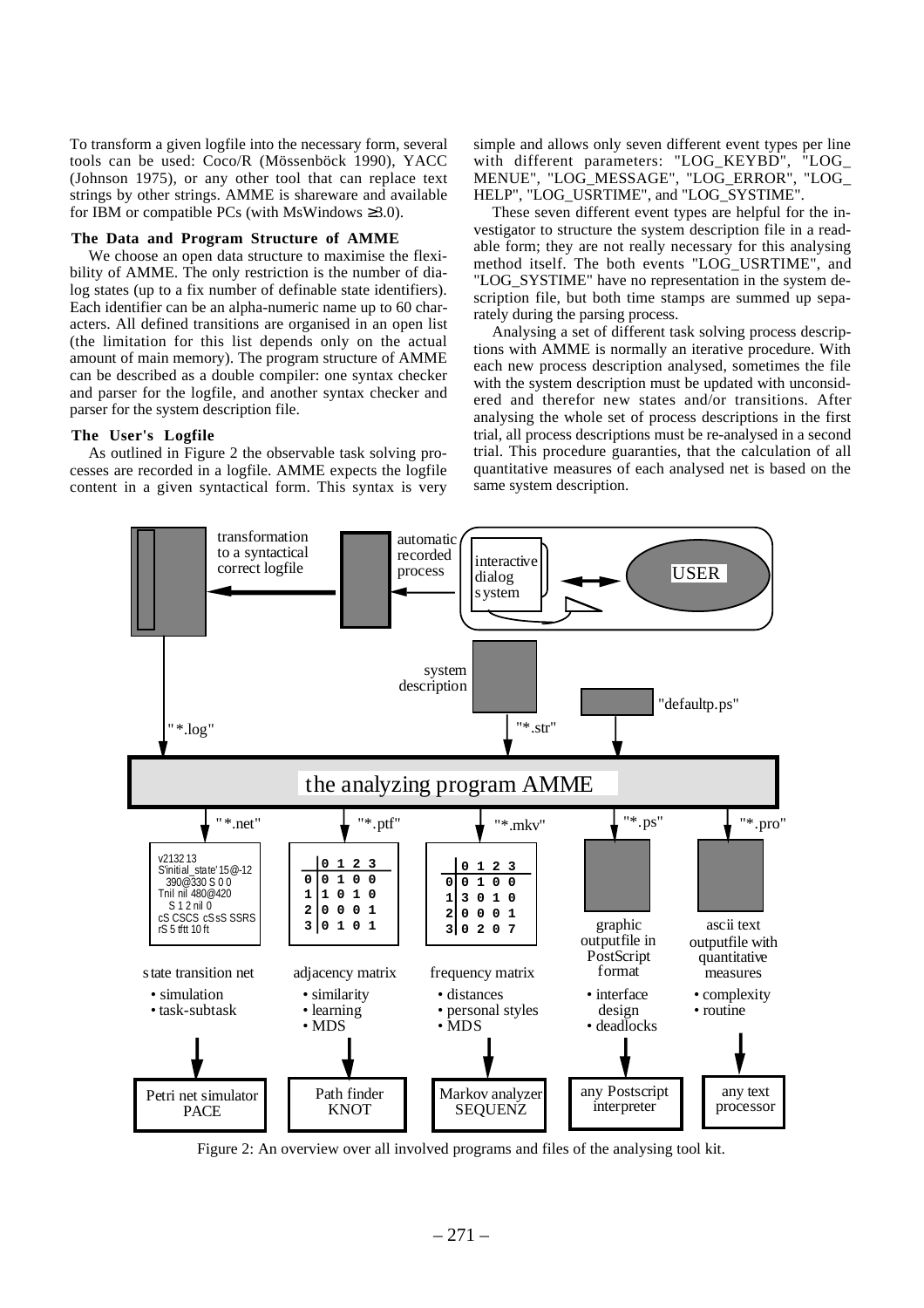#### **The System Description File**

First, the investigator has to define a state list: a complete description of each relevant state of the investigated system. The definition of a relevant 'system state' is given by the concrete system's behaviour or by the interpretation of the investigator. Each output sequence, each error message or any other distinguishable situation can be a relevant state. The first thing an investigator has to do is to choose the appropriate 'granularity' level. The highest possible level is each keypress or mouse click itself. This level is only of interest if one try to model user behaviour on the keystroke level (see KLM in Card, Moran and Newell 1983).

The next aggregation levels are different combinations of several keystrokes to an operator that trigger the corresponding transition. All keystrokes that are not of primary interest can be read over with the special operator "ALL".

Second, the investigator has to define the *pre-post state matrix*: an approximately complete description of all allowed user decisions and their corresponding actions (resp. keystrokes or operators) changing the actual system state (prestate) to the poststate; pre and poststates can, but must not be different. One special transition must be taken into account: the 'empty' user action. This means that in some states the system changes automatically to another state without any user input. To handle this aspect AMME takes not only user events into considerations but also system's output (e.g., output messages etc.). A state change can be detected (1) by user events or (2) by system reactions. Therefor an investigator can control the 'transition firing' process of the extracted Petri net either by user's operations or by system's output and hidden events, resp..

#### **The Net Construction**

A simple pattern matching algorithm looks for all 'elementary processes' in the logfile (and counts the frequency of each 'elementary process' for a further analysis of Marcovchains, see Schmid and Meseke 1991). A composition algorithm (the 'folding' operation) is now able to build up the Petri net combining all elementary processes by marking all detected states and transitions in the whole data structure which describes the complete system. For all systems with an infinite number of system states (e.g., in the process control area) the investigator has to choose such a low level of granularity that can be defined with a finite set of states.

Our analytical approach is based on the actual observation of users' performing a specific task. The key to the interpretation of the process descriptions is a 'map' of the complete task solving domain (the whole state-space), on which the behaviour of individual processes is drawn. The task solving domain in our example is the whole dialog net structure of an interactive software program: the whole problem solving space. All parts of the user's keystroke sequence between two dialog states are elementary processes. All elementary processes can be combined to form a Petri net (the 'folding' operator). Each 'folded' Petri net is a formal description ('model') of the task solving structure of the users behaviour.

Generating and analysing logfiles in this automatic way enable the investigator to analyze enough samples to calculate applied statistics of large data sets. The next step is to find appropriate measures to describe different aspects of the generated Petri nets.

## **Analysing and Modelling Features Using AMME**

#### **Quantitative Aspects**

#### **Measuring Complexity**

Measurable features of the task solving process are: task solving time (#TST), total number of states (#AS) and of transitions (#AT) used. These measurements can be easily done based on the analysis of the logfile itself. But, logfiles must be analysed with AMME to get the following two metrics: (1) number of different states (#DS) and (2) number of different transitions (#DT). These both numbers are the basis to calculate net complexity.

We investigated in (Rauterberg 1992a) the advantages and disadvantages of four different quantitative metrics in the context of an empirical investigation. With the Ccycle metric of McCabe (1976) we found a useful quantitative metric to measure complexity.

The complexity measured with Ccycle is defined by the difference of the total number of connections (#T: transition) and the total number of states (#S: state). The parameter P is a constant to correct the result of Formula 1 in the case of a sequence  $(\text{HT} - \text{H}S = -1)$ ; the value of P in our context is one.

 $C$ <sub>cycle</sub> = #T – #S+P with #S≤#T and P=1 (Formula 1)

Ccycle of the example in the appendix A.4 is:  $10 - 6 + 1$  $= 5$ ; the complexity of this net is five. But what could this number mean? McCabe (1976) interprets Ccycle as the *number of linear independent paths* through the net. Other interpretations of Ccycle are *number of holes* in a net or *number of alternative decisions* carried out by users. If #S is bigger than #T then we have to calculate Ccycle in a slightly different form (see also Rauterberg 1995). #F is the number of arrows in the net. C'cycle of the example in the appendix A.4 is:  $20 - (10 + 6) + 1 = 5$ , the same result as with Ccycle (this is only true for all nets with  $#S \leq #T$ ).

 $C'$ cycle = #F–(#T + #S)+P with #S>#T and P=1 (Formula 2)

In the context of artificial intelligence we find a very common assumption (e.g., using protocol analysis techniques), that the complexity of the observable behaviour is *positively* correlated with the complexity of the underlying mental model. We assume, that this assumption is only valid for those cases, where the mental model is complete, and the observable task solving process is error free. But, these cases are only given for very simple systems!

Cognitive complexity has been defined as "an aspect of a person's cognitive functioning which at one end is defined by the use of many constructs with many relationships to one another (complexity) and at the other end by the use of few constructs with limited relationships to one another (simplicity)" (Pervin 1984, p. 507). Transferring this broad definition to the man computer interaction could mean: the complexity of the user's mental model of the dialog system is given by the number of known dialog contexts (states) on one hand, and by the number of known dialog operations (transitions) on the other hand.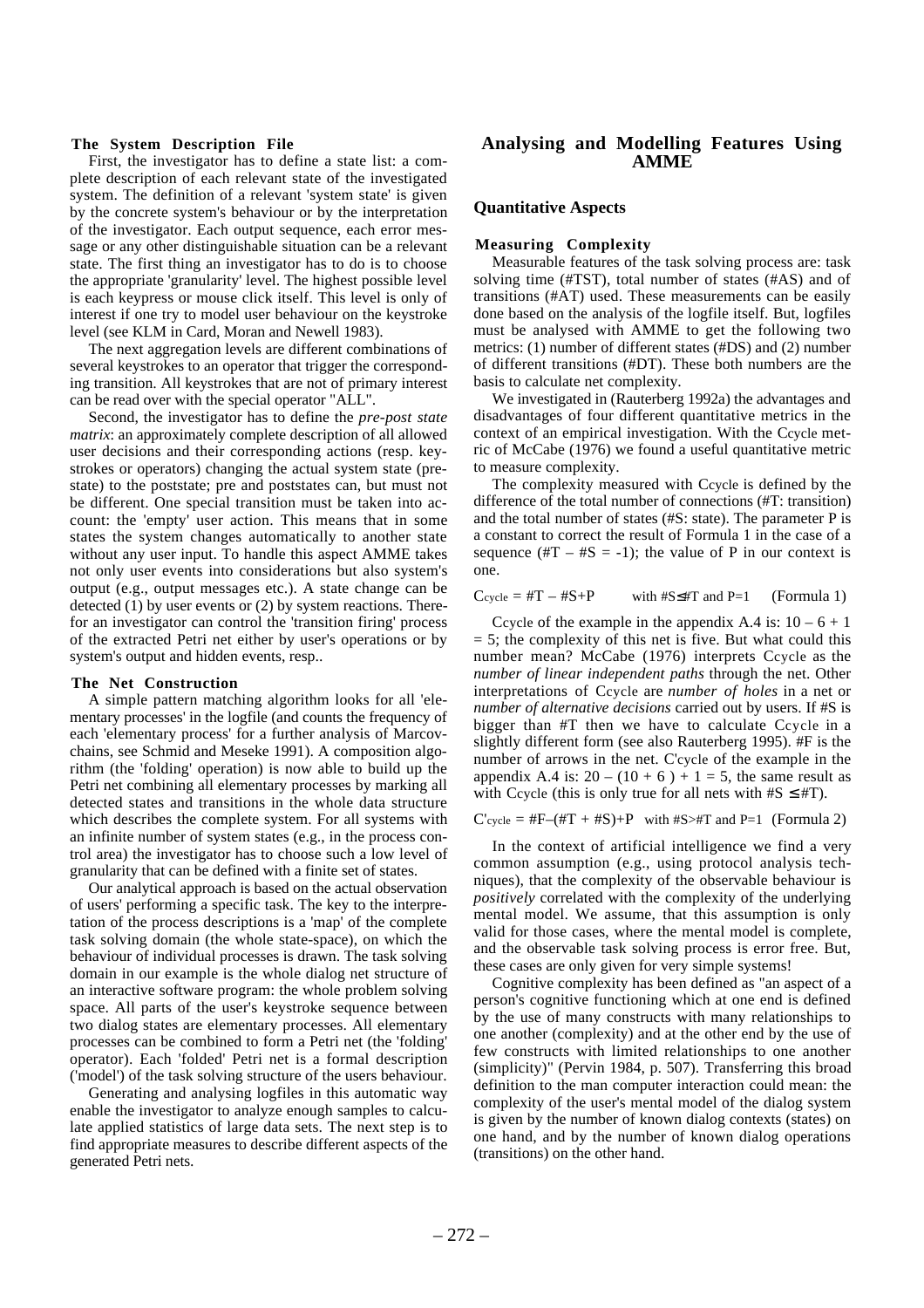One important difference between novices and experts is the complexity of their mental models (Bainbridge 1991, p. 343). Novices have a simple task related knowledge structure, so they have to behave in a more heuristic manner to operate an interactive system. On the other hand, if the structure of the mental model of the experts is a more or less correct representation of the system structure, then they can behave and decide in a straight forward way to solve tasks.

In the investigation of Rauterberg (1992b) novices and experts were classified and selected by their amount of experiences with electronic data processing. The experience with electronic data processing was measured with an 115-item questionnaire and with structured interviews. The novice group  $(N=6)$  was instructed for 1.5 hours in handling the database system. The expert group  $(N=6)$  had 1,740 hours of experience in operating the same database system. Their total computer experience of about 7,500 hours was the result of their daily work using different types of computers and software systems. The duration of the actual task solving session was about 30 minutes. Each keystroke with a time stamp was recorded in a logfile. Each user needed about 50 minutes for the whole task solving process (4 tasks, individual sessions). The behavioural complexity (#BC) of each completed task solving process is measured as follows:

#### #BC = Ccycle*(complete task solution)* (Formula 3)

A significant difference in #BC between novices and experts was found ( $N = 24$ , #BCnov = 17  $\pm$  6, #BCexp = 12  $\pm$ 5; df=1, F = 10.3, p  $\leq$  .003). This important result indicates, that the complexity of the observable behaviour correlates *negatively* with the complexity of the cognitive structure (the 'mental model'). The complexity of the necessary task knowledge can be either observed and measured with #BC or can be embedded in the cognitive structure. We explain this result as follows: If the cognitive structure is too simple, then the concrete task solving process must be filled up with a lot of heuristics or trial and error strategies. Learning how to solve a specific task with a given system mean, that #BC decreases and the complexity of the mental model increases (Rauterberg 1993, Rauterberg and Aeppli 1995).

#### **Measuring 'Routinization'**

A routine task can be identified by a large process description (= long logfile; e.g. #AT»10) and a small size of the embedded net structure (e.g. #DT≤10). The user is always running in loops and using the some system operations to solve the task; we designate this kind of tasks 'routine tasks'. The ratio of the total number of transitions in the process description (length of the logfile  $=$  #AT) to the number of different transitions in the folded net (#DT) is a good measure of the "degree of routinization" (#R).

#### $\#R = \#AT / \#DT$  (Formula 4)

This measure combines the information of the total amount of repetition of each transition (#AT) with the information of all necessary transitions (#DT). The information of the sequential order of all transitions is neglected.

#### **Measuring 'Personality Styles'**

To measure the dimension of 'action versus state orientation' all users filled out a personality questionnaire of Kuhl (1981). This investigation is described in more detail in Rauterberg (1992b). The independent variables were (1) the level of expertise (novices versus experts) and (2) the four different tasks. All user actions were protocolled with time stamps in logfiles. With AMME we could extract all task dependent dialog states from 48 logfiles. The dependent variables are: (1) total task solving time (#TST) and (2) number of different states per Petri net (#DS). The ratio of #TST divided by #DS is the mean duration time per state. This average of the duration or dwell time per state can be interpreted as *user's thinking time* (#MTT) to plan the next action (see Formula 5).

#### $\#MTT = \#TST / \#DS$  (Formula 5)

We aggregated all #MTT's over the four tasks and correlated this global value of #MTT per user with all scale scores of the 'action versus state orientation' questionnaire. We found a *negative* correlation between #MTT and scale-1: 'success leads to action orientation in thinking' (see Kuhl 1981). This significant correlation ( $R = -.75$ ; p $\leq .005$ ; N=12) means, that users with high scores in 'action orientation in thinking' caused by success have a short dwell time per state, and vice versa. Experts are--measured with the questionnaire--more 'action oriented' than novices  $(N=12)$ ,  $df=1$ ,  $F=11.40$ ,  $p=.007$ ). We can conclude that state oriented persons need--on average--more time per dialog state, than action oriented persons.

## **Qualitative aspects**

#### **The 'Diagnostic' View**

One valuable feature of a graphical net presentation is the fact, that one can see very quickly specific types of pattern (like the radiologist). One special pattern is the so called 'corona' pattern: many transitions around one state (see the transitions around the state s3 in the 'folded' net in Figure 1). Where does this corona pattern come from?

If the cognitive knowledge base of a user is not elaborated enough or the system output is inconsistent, then this user runs easily into an *interactive deadlock* situation. This type of situation is characterized by the fact, that the user does not know, how to leave the actual system state in an appropriate way. In these deadlock situations only trail and error behaviour helps--sometimes. This trial and error behaviour generates a *corona* pattern in the 'folded' Petri net.

One important feature of analysing logfiles with AMME is that the investigator has not to differentiate among *correct* and *incorrect* task solving actions beforehand: Any kind of task solving behaviour is welcome. The behavioural complexity of an interaction sequence with interactive deadlocks increases with the quota of trial and error strategies, that is all.

### **Analysing and Modelling of Task-Subtask Relationships**

In problem solving and learning, in decision-making and prediction it is important that people check their own performance against the outcome obtained. They will be able to learn from their experiences provided they have feedback about a reason for the outcome of their decisions (Annett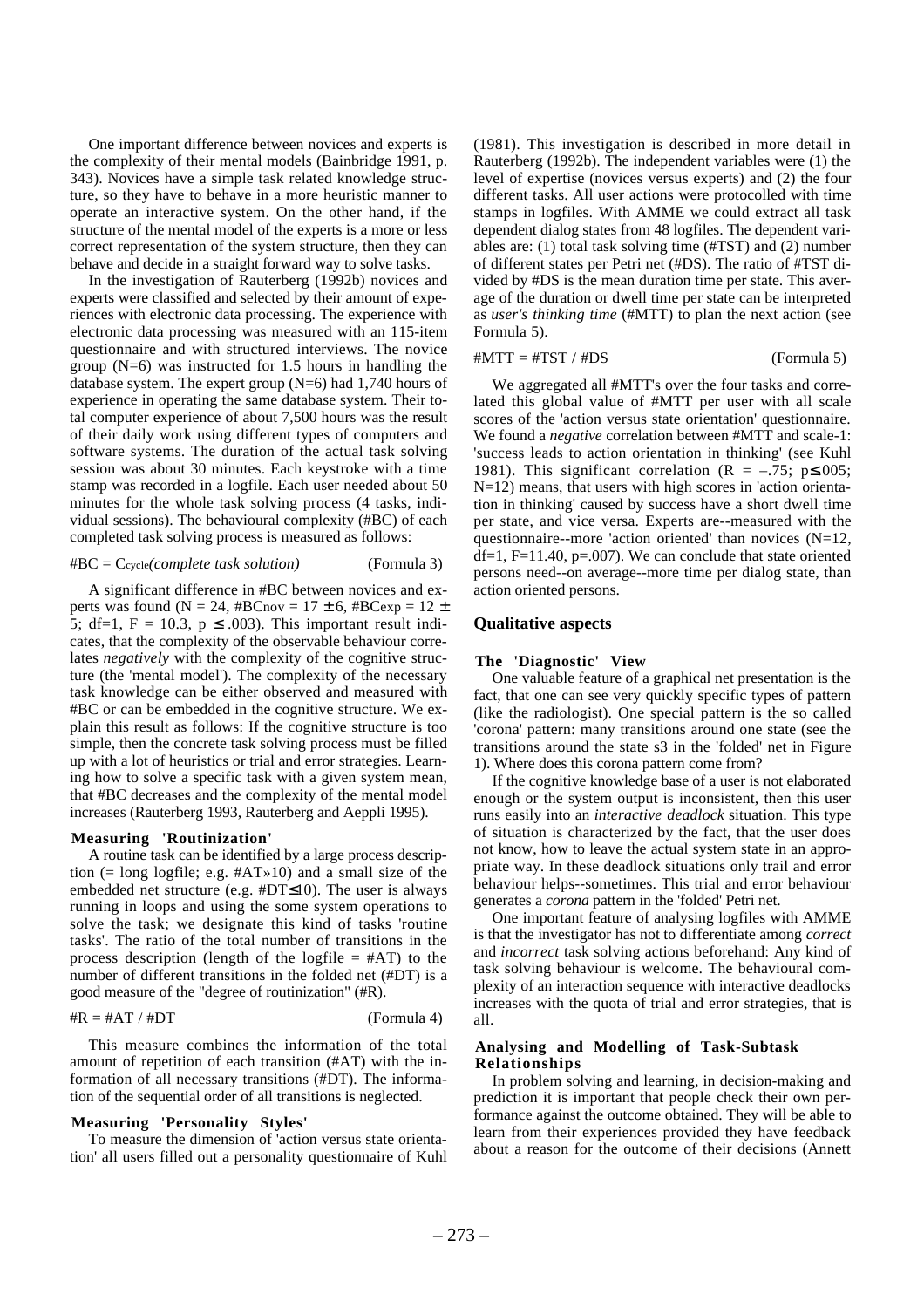1972). They may be able to concentrate on their 'weak spots'. If we use the 'planning time' or 'dwell time per dialog state' as a criterion to trigger subnet construction (Ackermann 1994, pp. 190ff), then we will get another type of net: the *action plans* of the task solving process.

First, we have to calculate the average over all dwell times per state. The next step is the construction of all subnets--as representatives of subtasks--triggered by this criterion. Then, these subnets can be separately analysed with AMME. To go this way, we have only to update the state definition list in the system description file: the first state of each subtask has to be put at the beginning of the definition list. So, we will get normally for each subtask a new, corresponding system description file.

### **Analysing and Modelling of Learning Processes**

Modelling a learning process we use finite place transition nets with unmarked tokens (see Rauterberg 1995). Using a timed Petri-net simulator (e.g., PACE) we are able to model time aspects in a very simple way. With a simulator as PACE we can analyze the extracted and supplemented models in a discrete or stochastic fashion. The task solving process of expert user can be supplemented with a simple model of long-term memory. The activation probability of each action in a state, that was unsuccessful, decrease after one, two or three unsuccessful executions to zero. We model this aspect adding special S-elements, that have one, two or three unmarked tokens. All successful actions get an S-element, that preserve the activation probability of the transition. If we try to model a structure of different plans, then we need a more elaborated extension of the Petri net.

The similarity in KNOT is determined by the correspondence of transitions in two nets. Two identical nets will yield a similarity of one and two complementary nets will yield similarity of zero. This measure is roughly the proportion of all the transitions in either net that are in both nets. With this measure of similarity we can compare the net at a given learning stage against a reference net with the decision structure of the knowledge, which have to be learned by the user.

#### **Conclusions**

If a user interacts with a system, that can be described with a finite discrete state transition net, then his behaviour can be traced with a sequence of states and transitions (s') ->  $[t'] \rightarrow (s'') \rightarrow [t''] \rightarrow (s') \rightarrow [t'] \rightarrow (s'') \rightarrow [t''] \rightarrow ...$  Many different systems controlled by users can be described with finite state transition nets. To investigate the interaction processes with these kinds of reasonable complex systems, we need support of special tools. We present a tool kit, that analyze incomplete sequences of states and transitions, to come up with the underlying net structure and different measures of complexity of the decision process described by the state transition sequence.

On the basis of the empirical result, that the complexity of the observable behaviour of novices is significantly larger than the complexity of experts' task solving processes, we can conclude, that the complexity of the behaviour is *negatively* correlated with the cognitive complexity of the corresponding mental model. So, we are able to estimate the cognitive complexity based on the measurement of the observed behaviour.

One of the most interesting aspect of nets constructed with our analysing tool is the possibility to measure the behavioural and decision effort in a simple fashion. Now we are able to investigate the explicit *and* implicit learning process of users in handling an interactive system.

To measure complexity of a system described with a state transition matrix in a quantitative way is one side; the other side is to transform the structure of a given system in an 'appropriate form'. One qualitative approach to figure complexity is drawing the 'net structure' of the system (Jones 1993). If we use Petri nets instead of the equivalent state transition formalism (Wasserman 1985), we can simulate the user's mental model in an executable form with Petri net simulators, too (Rauterberg 1995).

The possibility to detect an interactive deadlock is another important feature and of great interest for a system designer. As we mentioned above an interaction process recorded in a logfile can be folded to the underlying net structure, that can be scanned for typical pattern. As a 'radiologist' it is now possible to produce a couple of pictures of decision processes and scan them for interesting pattern.

### **Acknowledgements**

We gratefully acknowledge the invaluable support in developing the analysing tool by Jens Hofmann, Claude Leuchter, Jack Rudnik and Martin Roth. The preparation of this paper was supported by the BMFT (AuT program) grant number 01 HK 706-0 as part of the BOSS 'User oriented Software Development and Interface Design' research project and the ADI Software Inc. in Karlsruhe (Germany).

## **References**

- Ackermann, D. (1984) Handlungsspielraum, mentale Repräsentation und Handlungsregulation am Beispiel der Mensch-Computer Interaktion (Dissertation, Work and Organization Psychology Unit, ETH Zuerich).
- AMME (1996) *Download address:* URL: http: //www.ifap. bepr.ethz.ch/~rauter/amme.html
- Alty, J.L. (1984) The application of path algebras to interactive dialogue design, Behaviour and Information Technology, 3, 119-132.
- Annett, J. (1972) Feedback and human behaviour (Penguin).
- Bainbridge, L. (1991) The 'cognitive' in cognitive ergonomics, Le Travail humain, 54, 337-343.
- Bauman, R. and Turano, T.A. (1986) Production based language simulation of Petri nets, Simulation, 47, 191- 198.
- Booth, P.A. (1991) Errors and theory in human-computer interaction, Acta Psychologica, 78, 69-96.
- Card, S.K., Moran, T.P. and Newell, A. (1983) The psychology of human computer interaction. (Erlbaum).
- Churchill, E. (1992) The formation of mental models: are 'device instructions' the source?, pp. 3-16. In: G.C. van der Veer, M.J. Tauber, S. Bagnara and A. Antalovits,